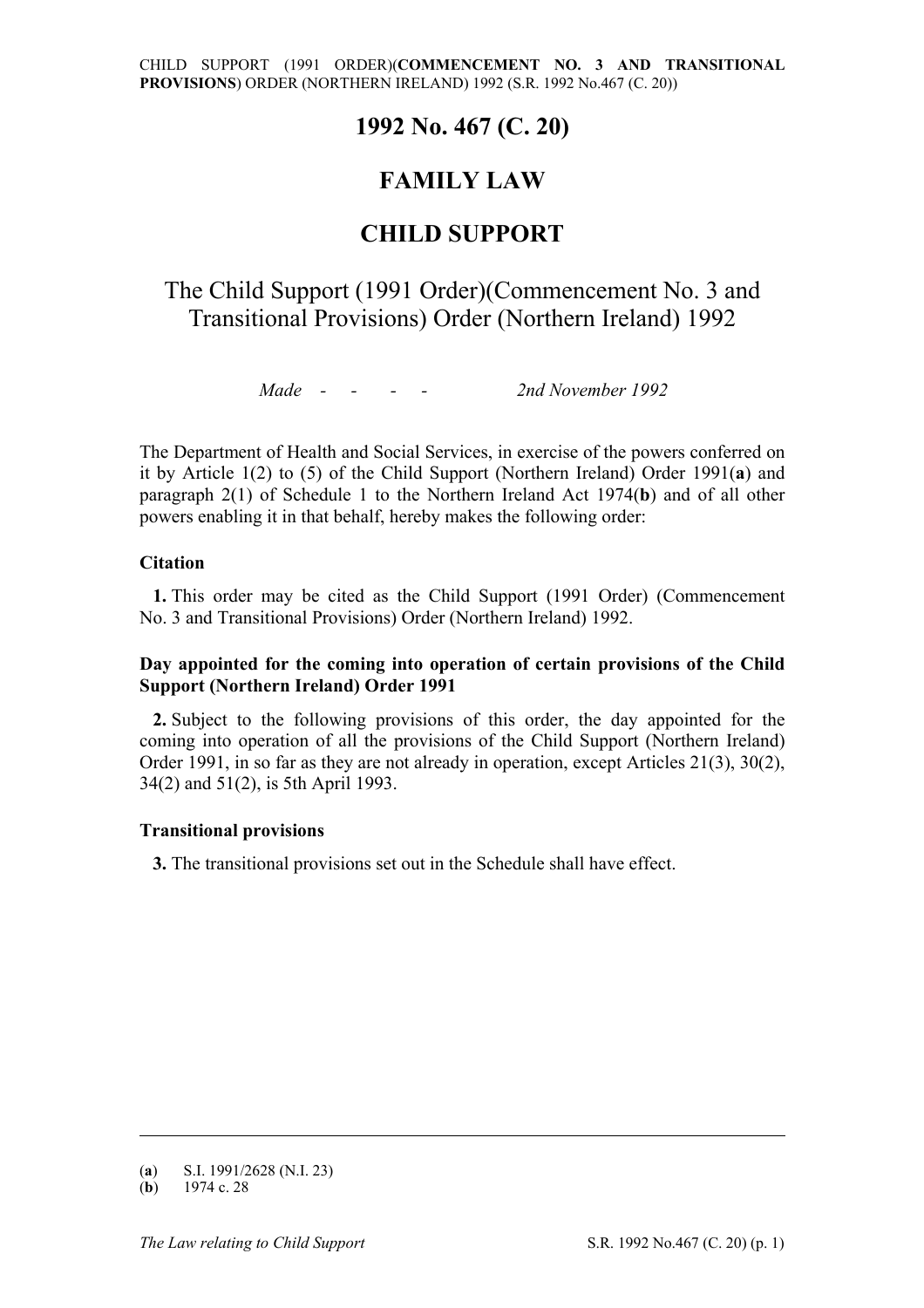CHILD SUPPORT (1991 ORDER)(**COMMENCEMENT NO. 3 AND TRANSITIONAL PROVISIONS**) ORDER (NORTHERN IRELAND) 1992 (S.R. 1992 No.467 (C. 20))

Sealed with the Official Seal of the Department of Health and Social Services on 7th August 1992.



*A.N. Burns* Assistant Secretary

## SCHEDULE Article 3



#### PART II

### MODIFICATION OF MAINTENANCE ASSESSMENT IN CERTAIN CASES

**5.** In this Part—

"the Order" means the Child Support (Northern Ireland) Order 1991;

- "formula amount" means the amount of child support maintenance that would, but for the provisions of this Part, be payable under an original assessment, or any fresh assessment made during the period specified in paragraph  $7 \geq 2$  by virtue of a revision under Article 18 of the Order or a decision under Article 19 of the Order superseding an earlier decision.◄
- "the Maintenance Assessment Procedure Regulations" means the Child Support (Maintenance Assessment Procedure) Regulations (Northern Ireland) 1992(**a**);
- "modified amount" means an amount which is £20 greater than the aggregate weekly amount which was payable under the orders, agreements or arrangements mentioned in paragraph  $6(1)(a)$ ;
- "original assessment" means a maintenance assessment made in respect of a qualifying child where no previous such assessment has been made or, where the assessment is made in respect of more than one child, where no previous such assessment has been made in respect of any of those children.

**6.**―(1) Subject to sub-paragraph (2), the provisions of this Part apply to cases where—

- (a) on 4th April 1993  $\blacktriangleright^3$ , and at all times thereafter until the date when a maintenance assessment is made under the Order,◄ there is in force, in respect of all the qualifying children in respect of whom an application for a maintenance assessment is made under the Order and the absent parent concerned, one or more—
	- (i) maintenance orders;
	- (ii) orders under section 151 of the Army Act 1955(**b**) (deductions from pay for maintenance of wife or child) or section 151 of the Air Force Act

-

<sup>(</sup>**a**) S.R. 1992 No. 340

<sup>(</sup>**b**) 1955 c. 18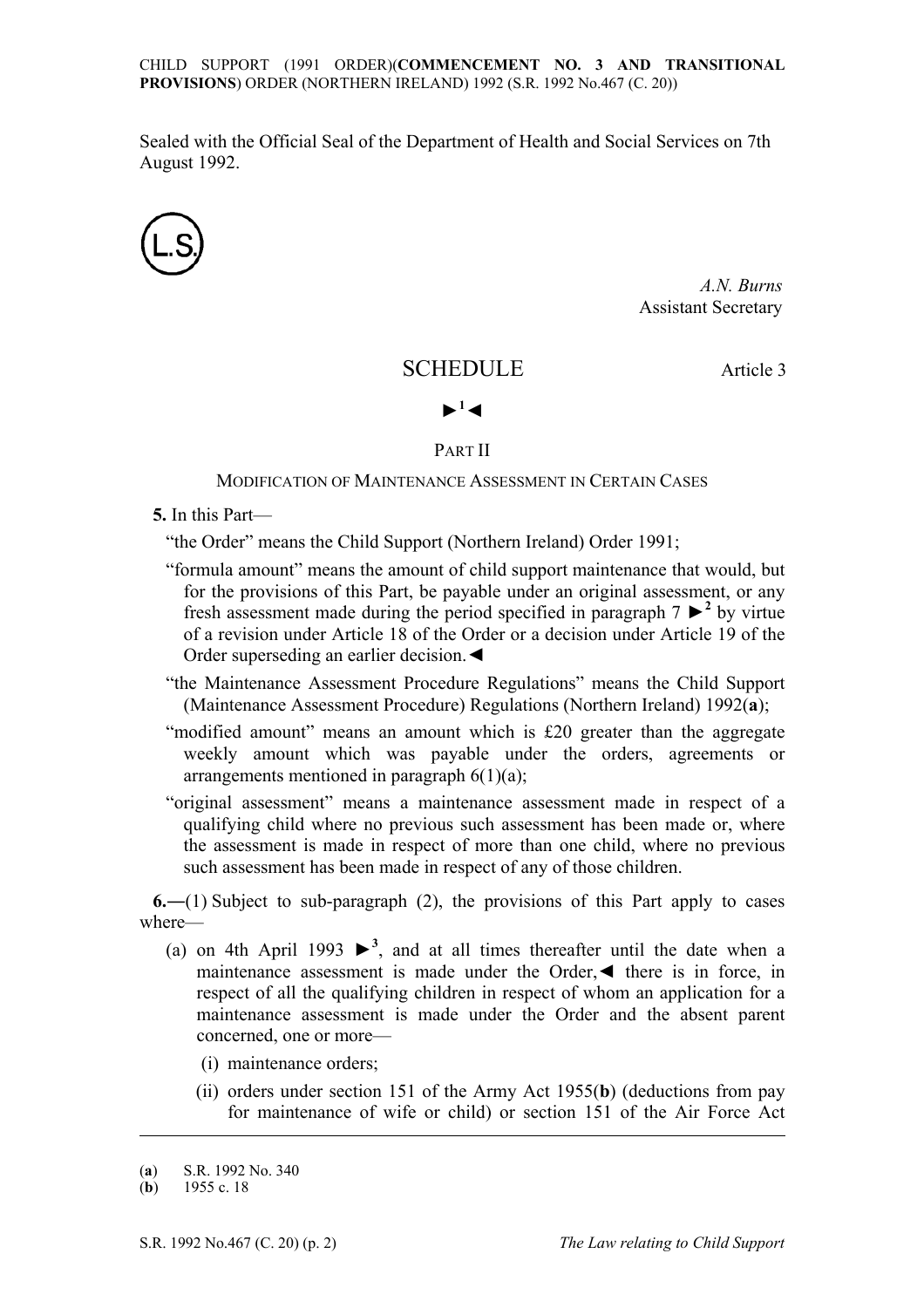1955(**a**) (deductions from pay for maintenance of wife or child) or arrangements corresponding to such an order and made under Article 1(b) or 3 of the Naval and Marine Pay and Pensions (Deductions for Maintenance) Order 1959(**b**), or

- (iii) maintenance agreements (being agreements which are made or evidenced in writing);
- (b) the absent parent is responsible for maintaining a child or children residing with him other than the child or children in respect of whom the application is made;
- (c) the formula amount is not more than £60, and
- (d) the formula amount exceeds the aggregate weekly amount which was payable under the orders, agreements or arrangements mentioned in sub-paragraph (*a*) by more than £20 a week.

(2) Nothing in this Part applies to  $\blacktriangleright^4$  a Category A interim maintenance assessment within the meaning of regulation 8(1B) of the Child Support (Maintenance Assessment Procedure) Regulations (Northern Ireland) 1992◄ made under Article 14 of the Order.

**7.** In a case to which this Part applies, the amount payable under an original assessment, or any fresh assessment made  $\blacktriangleright$ <sup>5</sup> by virtue of a revision under Article 18 of the Order or a decision under Article 19 of the Order superseding an earlier decision◄, during the period of one year beginning with the date on which the original assessment takes effect or, if shorter, until any of the conditions mentioned in paragraph 6(1) is no longer satisfied, shall, instead of being the formula amount, be the modified amount.

**8.** For the purpose of determining the aggregate weekly amount payable under the orders, agreements or arrangements mentioned in paragraph 6(1)(a) any payments in kind and any payments made to a third party on behalf of or for the benefit of the qualifying child or qualifying children or the person with care shall be disregarded.

**9.** If, in making a maintenance assessment,  $\blacktriangleright$ <sup>6</sup> the Department  $\blacktriangleleft$  has applied the provisions of this Part, regulation 10(2) of the Maintenance Assessment Procedure Regulations shall have effect as if there was added at the end—

> "(g) the aggregate weekly amount which was payable under the orders, agreements or arrangements mentioned in paragraph  $6(1)(a)$  of the Schedule to the Child Support (1991 Order) (Commencement No. 3 and Transitional Provisions) Order (Northern Ireland) 1992 (modification of maintenance assessment in certain cases).".

**10.** The first review of an original assessment under Article 18 of the Order (periodical reviews) shall be conducted on the basis that the amount payable under the assessment immediately before the review takes place was the formula amount.

**11.**—(1) The provisions of sub-paragraphs (2) and (3) shall apply where  $\blacktriangleright^7$  a decision is made under Article 19 of the Order which supersedes an earlier decision

<u>.</u>

<sup>(</sup>**a**) 1955 c. 19

<sup>(</sup>**b**) This Order in Council is not a statutory instrument but copies may be obtained from the Ministry of Defence, Naval Pay (Pensions and Conditions of Service) Branch, Old Admiralty Buildings, Spring Gardens, London SW1A 2BE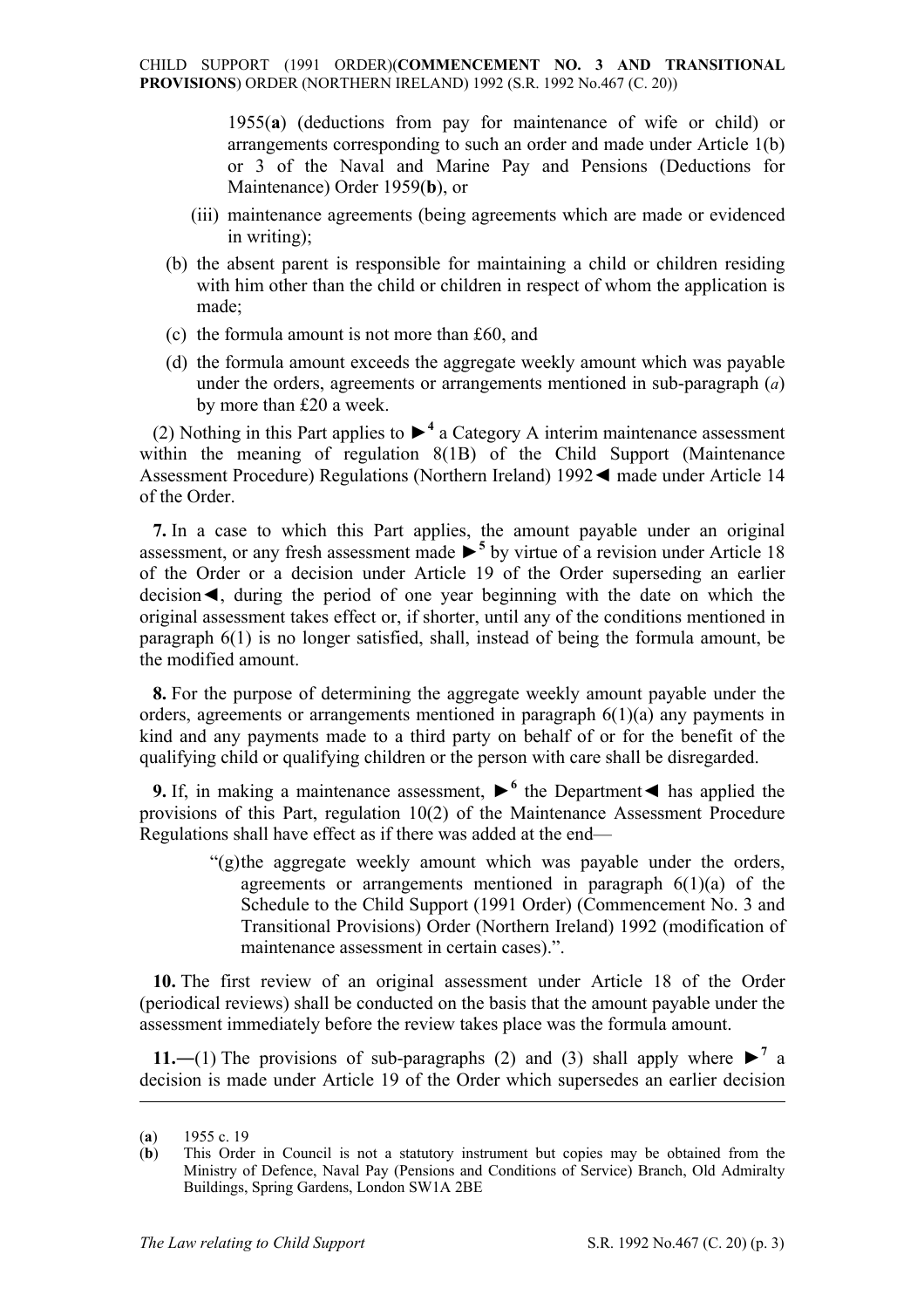CHILD SUPPORT (1991 ORDER)(**COMMENCEMENT NO. 3 AND TRANSITIONAL PROVISIONS**) ORDER (NORTHERN IRELAND) 1992 (S.R. 1992 No.467 (C. 20))

on the ground that there has been a material change of circumstances since the decision took effect◄ at any time when the amount payable under that assessment is the modified amount.

(2) Where  $\blacktriangleright^8$  the Department determines that, were a fresh assessment to be made by virtue of a decision under Article 19 of the Order superseding an earlier decision◄, the amount payable under it (disregarding the provisions of this Part) (in this paragraph called "the reviewed formula amount") would be—

- (a) more than the formula amount, the amount of child support maintenance payable shall be the modified amount plus the difference between the formula amount and the reviewed formula amount;
- (b) less than the formula amount but more than the modified amount, the amount of child support maintenance payable shall be the modified amount;
- (c) less than the modified amount, the amount of child support maintenance payable shall be the reviewed formula amount.

(3) ►<sup>9</sup> The Department < shall, in determining the reviewed formula amount, apply the provisions of regulations  $\triangleright$ <sup>10</sup> 20 and 21  $\blacktriangleleft$  of the Maintenance Assessment Procedure Regulations.

#### **EXPLANATORY NOTE**

*(This note is not part of the Order.)* 

This order brings into operation on 5th April 1993 all the provisions of the Child Support (Northern Ireland) Order 1991 ("the Order") which are not already in operation, or not fully in operation, except for Articles 21(3) (which relates to the giving of notice to prescribed persons before making a fresh maintenance assessment), 30(2) (which relates to the Department of Health and Social Services arranging for the collection of certain payments for the benefit of a child even though it is not arranging for the collection of child support maintenance for that child), 34(2) (which relates to the definition of "relevant information") and 51(2) (which provides for paragraph 1(1) of Schedule 3 to the Order to have effect in a modified form until Schedule 1 to the Disability Living Allowance and Disability Working Allowance (Northern Ireland) Order 1991 (S.I. 1991/1712 (N.I. 17)) comes into operation. That Schedule is already in operation.). However, Article 3 and the Schedule contain transitional provisions which delay the full operation of Article 7 of the Order until 7th April 1997 and varies in some cases the way in which the amount of child support maintenance payable during the first year of an assessment is calculated.

#### **NOTE AS TO EARLIER COMMENCEMENT ORDER**

*(This note is not part of the Order.)* 

[This note contains a list of provisions commenced by previous commencement orders and is not reproduced here as the commencement dates of all Articles of the Child Support 1991 Order can be found in Annex 2 of the Order.]